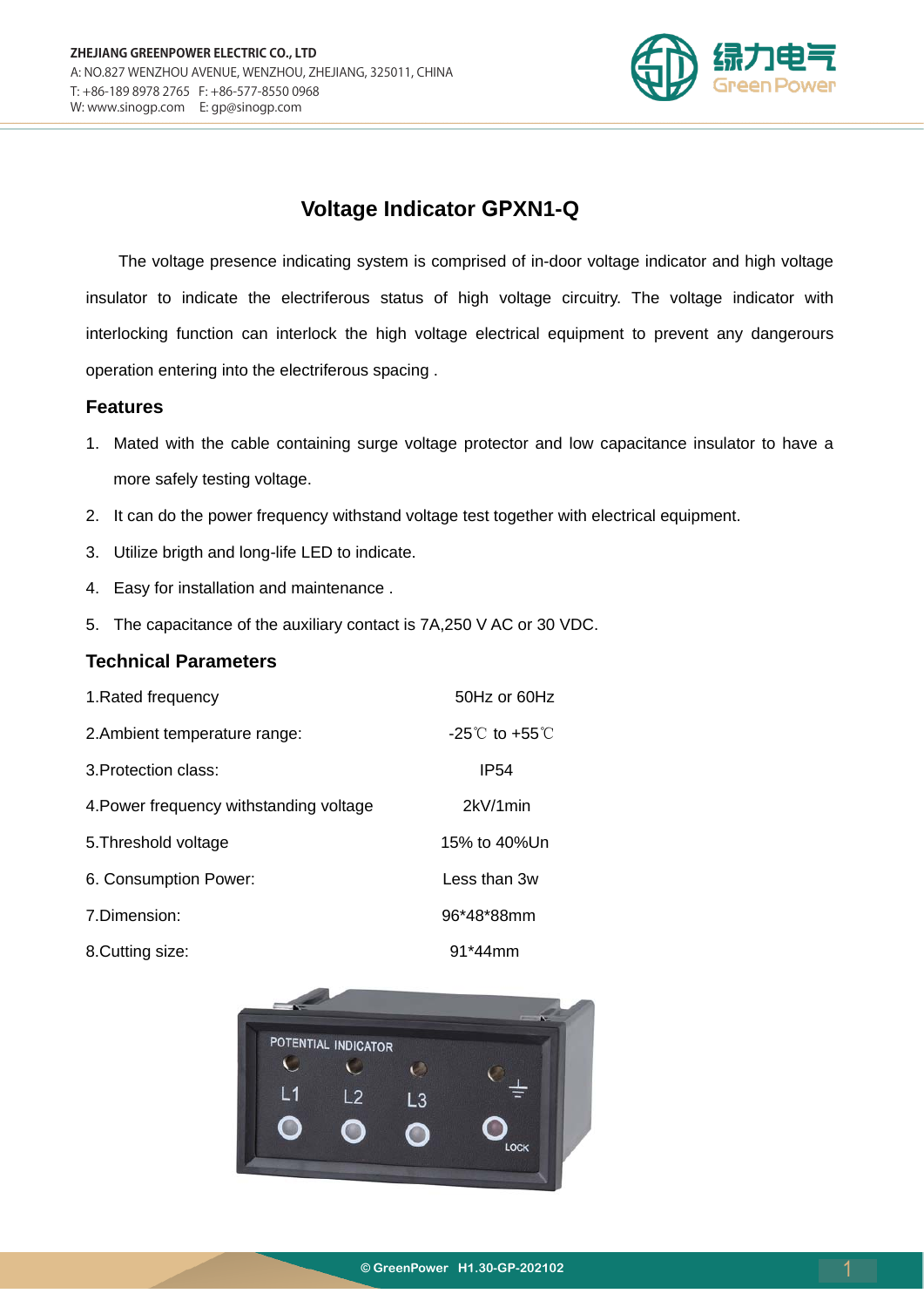

# **Description for Q-Type of Voltage Indicator**

### **1. Back Lab**



## **2. Connection Diagram**



GPXN□-Q-□ Connection Diagram

#### **Reference Table**

| Q Type                               | <b>Terminals Position</b> | <b>Label Marking</b> | <b>Connection</b>                                          |  |
|--------------------------------------|---------------------------|----------------------|------------------------------------------------------------|--|
| With<br>Interlock<br><b>Function</b> |                           | $\pm$                | Connect with the plug of yellow and green wire of L1 wire  |  |
|                                      | 2                         | L1                   | Connect with the plug of L1 wire                           |  |
|                                      | 3                         | L <sub>2</sub>       | Connect with the plug of L2 wire                           |  |
|                                      | 4                         | L <sub>3</sub>       | Connect with the plug of L3 wire                           |  |
|                                      | 5                         | NO.                  | Normal open contact                                        |  |
|                                      | 6                         | <b>COM</b>           | The shared terminal of contact                             |  |
|                                      | 7                         | NC.                  | Normal closed contact                                      |  |
|                                      | 8                         | P1: 110V $(+/-)$     | The input terminal of secondary power supply 110V (DC/AC)  |  |
|                                      | 9                         | OV $(-/-)$<br>P2:    | The shared terminal of secondary power supply $0V$ (DC/AC) |  |
|                                      | 10                        | P3: 220V $(+/-)$     | The input terminal of secondary power supply 220V (DC/AC)  |  |